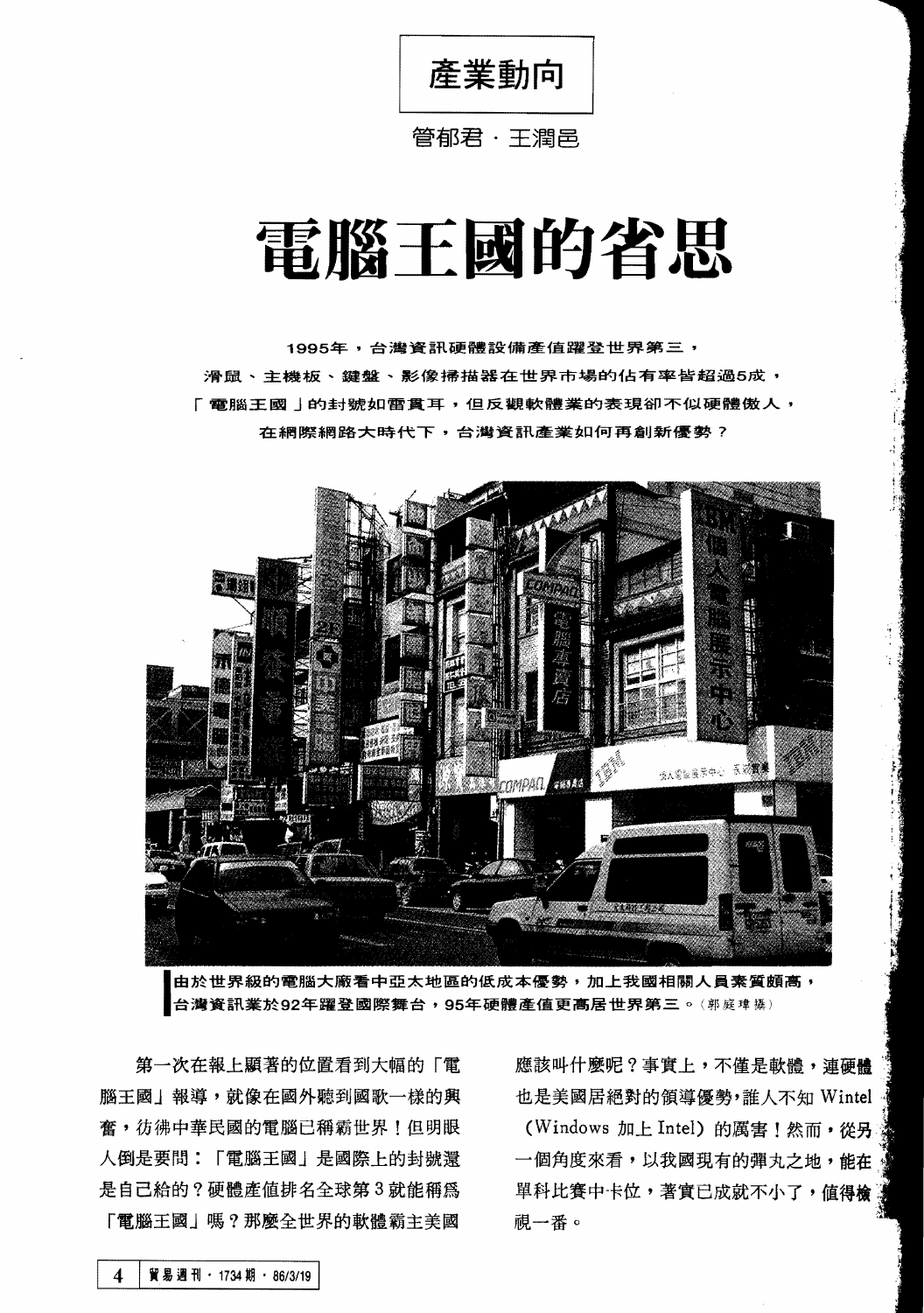軟硬兼施躍登 國際舞台 1996年股市的 盛事之一, 便是許 多科技類股的上市 ,例如:鴻文、華 碩。這些股票在股 市的輝煌表現,充



800萬美元,大幅提 升到 1995年的 141 億 5.600 萬美元, 1991 至 95 年間的 平均成長率為19.6 %。若再將海外生 産的部分加入,則 1995年台灣資訊工 業硬體的產值則為

分表現出我國資訊工業的欣欣向榮,其中尤以 生產主機板為主的華碩公司最為人所津津樂道 , 股價由初期的每股 130 餘元一路直逼 500 元 大關;此外,在此之前擔任康栢(Compaq)的 OEM、ODM廠商英業達也不容忽略。我國 **資訊工業的這番榮景,並不是一夕間浩成的。** 

1992年是我國資訊產業躍升國際舞台的關 鍵年,當時以康栢爲首的大廠在全球市場全面 降價,引發了一連串的價格戰。世界級大廠由 於外在競爭環境的改變(例如:消費性電子廠 商路足資訊業),以及管銷成本的上揚, 漆將 注意力移轉到亞太市場,希望藉著亞太地區低

196億6,700萬美元,穩居全球第3位。

其中值得一提的是:我國所生產的資訊硬 體設備,是以個人電腦相關產品為主,其中前 15大產品在全世界的佔有率都在10%以上,而 前9大約為30%至70%之間, 深具全球個人 電腦相關產品「一次購足中心」的實力。此外 , 以國內為主要市場的資訊服務業雖然受限於 外部環境未臻健全(如使用者付費觀念未落實 、中文標準未統一等),在1991至95年間也有 18.4%的年平均複合成長率。

成本大量生產的優勢 維持其競爭力。

我國資訊工業適 逢如此的環境,又加 上國內相關技術人員 知識水準不低且容易 訓練,因此迅速地成 長。根據資策會資訊 市場情報中心的統計 ,我國資訊工業的產 值由 1991 年的 69 億 |

| 我國資訊工業成長現況(平位:百萬美元)                 |       |        |        |        |        |  |  |  |  |  |
|-------------------------------------|-------|--------|--------|--------|--------|--|--|--|--|--|
| 年<br>指<br>標                         | 1991  | 1992   | 1993   | 1994   | 1995   |  |  |  |  |  |
| 資訊硬體工業*                             |       |        |        |        |        |  |  |  |  |  |
| 牽<br>值                              | 6,908 | 8,391  | 9.693  | 11,579 | 14,156 |  |  |  |  |  |
| 出口値                                 | 6,546 | 7,474  | 9,160  | 10,768 | 13,448 |  |  |  |  |  |
| 出口値排名                               | 2     | 2      | 2      |        |        |  |  |  |  |  |
| 產值世界排名                              | 8     | 6      | 5      | 4      | 3      |  |  |  |  |  |
| 海外產值                                |       | 973    | 1,691  | 3,003  | 5,511  |  |  |  |  |  |
| 資訊服務業營業額<br>(百萬台幣)                  |       | 26,300 | 31,655 | 37,800 | 43,668 |  |  |  |  |  |
| 註:*硬體工業產值未包含海外生產部分。<br>資料來源:資策會MIC。 |       |        |        |        |        |  |  |  |  |  |

市場佔有率不等於產業競爭力

在傳統的競爭觀 念之下,我們所注重 的是「佔有率」,勝 負的判斷往往取決於 產品或服務在市場上 的佔有率,在這種想 法之下,我們忽略了 整個企業所賴以生存 的大環境。去年美國 的暢銷書「競爭之死 | (The Death of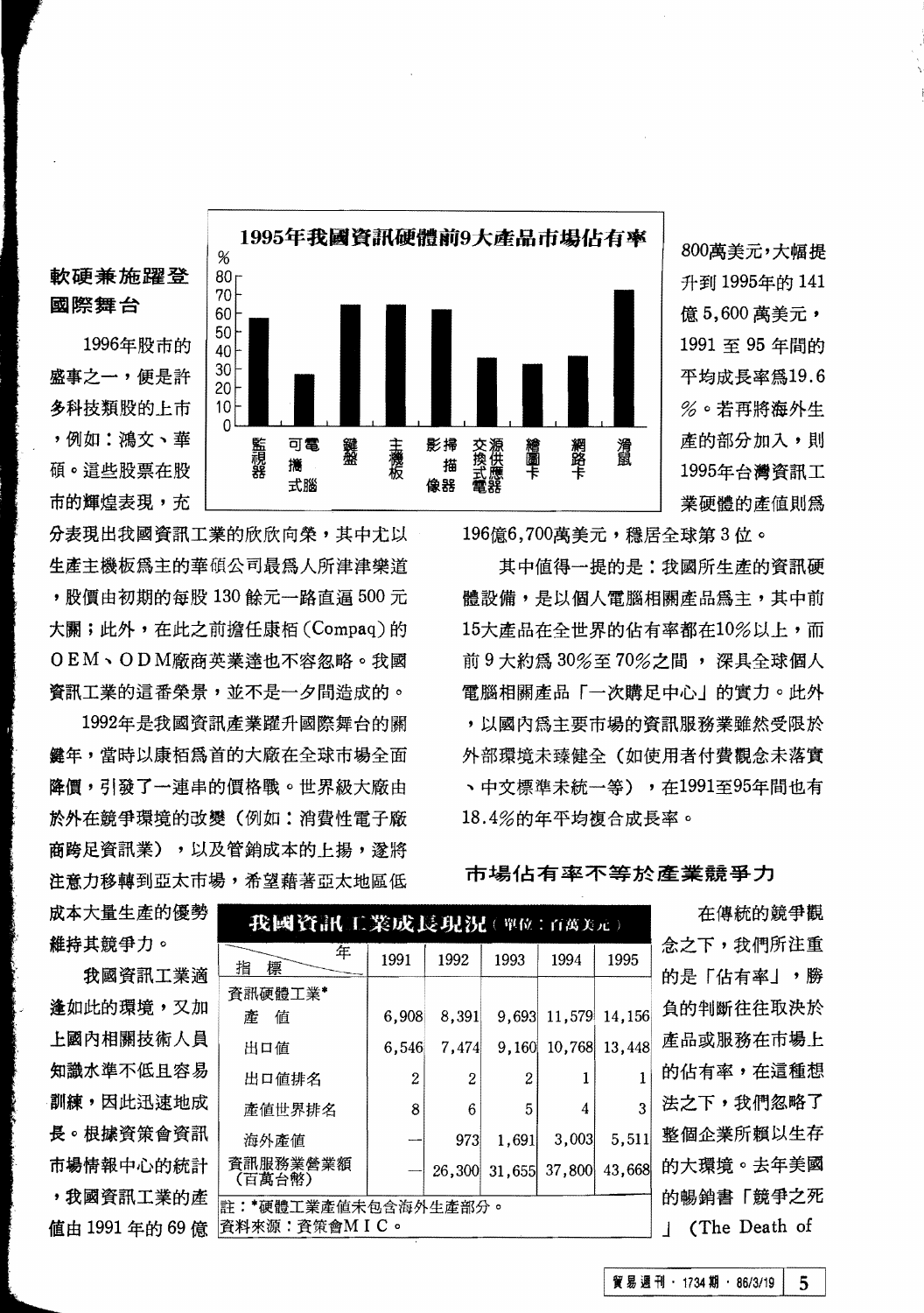Competition) 提出, 以往我們所熟悉的「競 争!觀念已經無法描述今日複雜的局勢,該書 作者摩爾 (James F. Moore) 提出,以「生 熊體系」(Ecosystem)的觀念來取代傳統競爭 的觀念。

摩爾指出,正確的模式應是「既合作且競 爭」,每個企業在不同的「生態體系」中扮演 好自己的角色, 淮而彼此互惠。這種立論看似 合理,但是所謂的「互惠」是平等互惠嗎?若 白温於佔有率,那麼充其量只是拾得一點小惠 罷了!

試想: Wintel 在世界軟體、中央處理器 (CPU) 市場的佔有率與我國滑鼠的佔有率 可能旗鼓相當,但二者在利潤上可是天壤之別 。所以從我們自身的立場而言,若要在這個資 訊產業的「生態體系」中過得舒適,必須要有 正確的卡位。

### 產業界限模糊

拜網際網路 (Internet) 之賜,1996年資訊 工業的發展朝向整合資訊、通訊、消費性電子 產品,其中尤以英代爾以及微軟的動作最大。

英代爾由單純中央處理器的生產,進而轉 戰主機板、網路通訊設備市場,由1997年英代 爾發表的晶片組看來,英代爾已有心將顯示晶 片 (Display Chip) 内建於主機板上, 以淘汰 傳統攜充形式的顯示卡,淮而跨足顯示晶片的 市場。

微軟的動向更是值得注意,伴隨著Windows CE (Windows for Consumer Electronics) 作業系統的發表,正式宣告微軟進入了 消費性電子產品的應用領域,初期的應用領域 鎖定在手持式或掌上型雷腦、雷子錢包、數位 傳訊式呼叫器、智慧型行動雷話、數位式影音 光碟機、網路電話等。其合作廠商句括: NEC Notorola > Philips > Digital > Motorola > AT&T、Skytel、宏碁等世界重量級的廠商, 我們可以看出微軟想利用這些世界級公司的通 路和形象來吸引消費者和其他軟體公司的信賴 ,而非僅靠微軟一己之力。

在產業界限模糊的趨式之下,國內的資訊 廠商也開始涉足家電業的市場,例如:家用影 音光碟機的發展與製造;16:9寬螢幕電視的製 造(雖然目前已不看好)。而隨著國內電信業 務之逐步開放,許多原非以資訊產業著稱的集 團也積極開展電信服務,例如:台灣卜蜂、台 塑、富邦、長榮等集團。

#### 資訊廠商改變生產策略

由於世界大廠管銷成本的增加,以及大型 消費性電子廠商投入的壓力,越來越多的世界 大廠希望利用亞太地區大量生產的優勢來鞏固 自己的地位。例如:日本的富士通利用台灣物 美價廉的產品來對抗NEC、IBM、Apple等大 廠,此一策略使得富士通在日本市場的佔有率 , 由1994年的9%提升到1995年的18.3%。伴 隨著世界訂單的大量流入,亞太廠商也必須跟 著籌措資金以擴大生產規模。

我國資訊廠商為了解決資金不足、勞力不 足以及薪資上揚的問題,紛紛採取公開上市或 是到海外設廠生產,這可由1995年我國資訊硬 體工業的海外產值成長為55億1,100萬美元, 1991至1995年間複合成長率高達78.2%,看出 些端倪。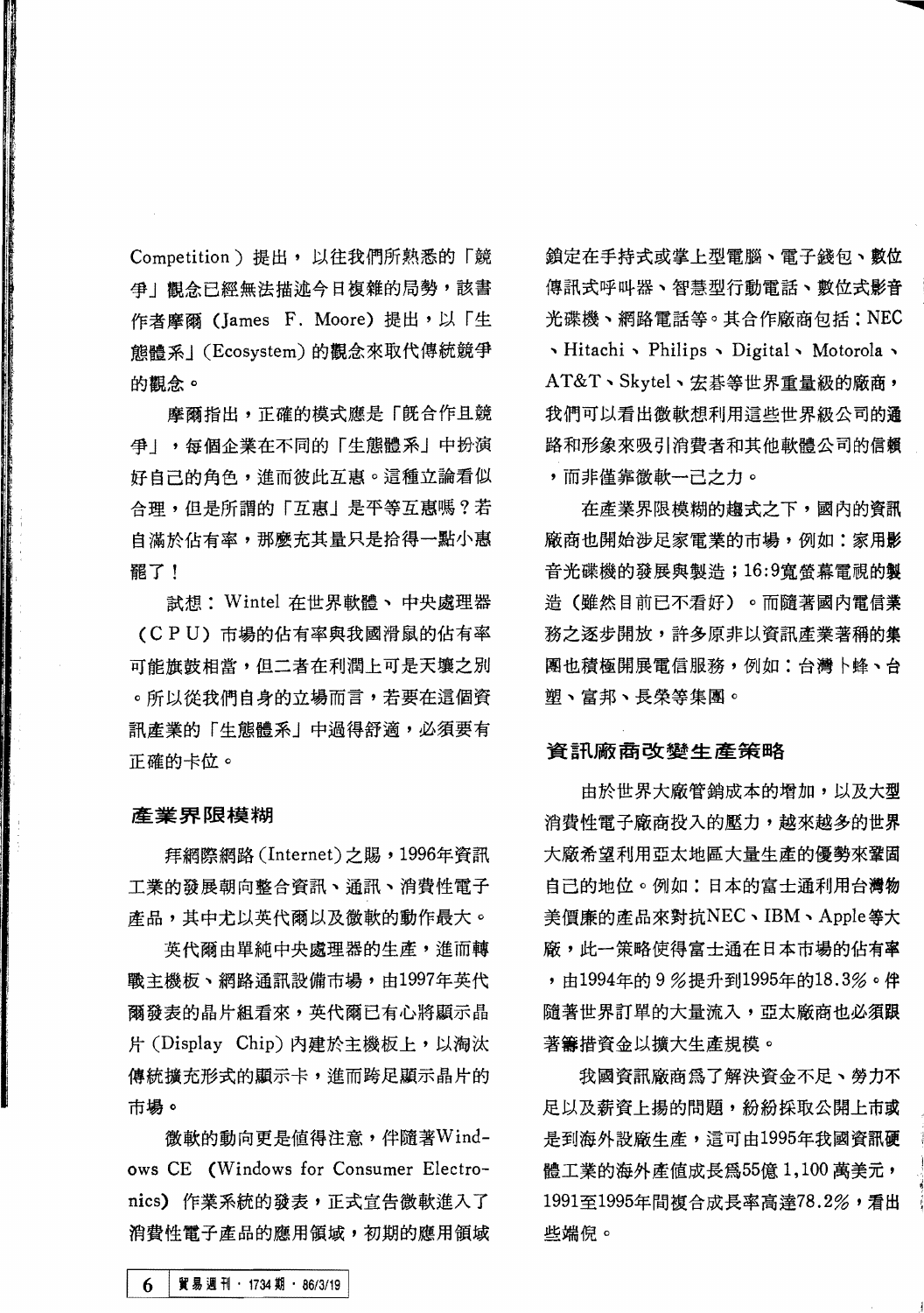## **黢國資訊產業的挑戰**

目前我國資訊產業最 \*大的競爭優勢,就是能將 《成本隆低,並對市場動向 作靈活的調整,我國雖然 近年來逐漸重視研發、設 計、行銷,但還不足以脫 道对低廉工資長期的倚靠 。然而據統計,95年1〜 10月東亞各國的出口成長 ,台灣已位居四小龍之末 , 這顯示出台灣的競爭成 本,已到了强弩之末。

美國商業週刊更提出警語,東亞各國持續 以廉價勞工吸引外資,但缺乏持續的「生產力 」及「研發創新能力」,是經濟的最大隱憂。 當低廉的工資隨著經濟成長逐漸消失,特有的 人際網路所帶動的彈性也漸隨資訊科技的進步 而不再凸顯時,我們要問:我國還有多少籌碼 呢? 承先啓後的萬靈丹何處尋?

一提及資訊產品、資訊服務的「設計」, 一般人所想到的都是技術上的突破。事實上, 一種挾帶著藝術觀念,具有活潑表現手法的工 業產品設計應是我國所需要跨越的主要鴻溝。 由資訊科技的典範轉移來看:從60年代巨大電 腦廣行的時代進入80年代時, 資訊界經歷了一 次重大的典範轉移,在這游戲規則的轉變中, I B M是個最大的輸家。80年代資訊界最常談 及的名詞,先是「分散式系統」,後有「主從 架構」,但當人們尙且來不及將它們的定義釐 清時,90年代的網際網路無聲無息地以倍數成

~



古像度 台灣資訊業最大的體爭 優勢在於低成本及靈活 (陳炳動攝)

長的速度,吸引了資訊界 所有人的注意力。

當人們再度想起「分 散式系統」、「主從架構 」時,似乎並沒有意識到 網際網路事實上既為分散 式系統,也是一種主從架 構,只是這一回合的革命 在範圍上, 比原來所談的 更廣,影響更深遠。因爲

過去所謂的「網路」大都存在於公司裏,不論 如何談,大部分的市場機會仍在企業界,而現 在已深入民生,影響所及達到平民百姓。可是 如此重大革命的遠景,在1993年左右才被勾勒 出來––它就是全球資訊網 (World Wide Web), 慎是好戲一場接一場, 可說是革命中 的革命!在這一連串的改變中,市場究竟將如 何被重視?

### 軟體的機會比硬體多

一個不容爭論的事實就是,將來軟體的機 會比硬體的機會寬廣得多,試想一套硬體需要 配上幾種軟體才能用、够用?軟體的成本加總 之後可能高於硬體的價值,而在使用者使用硬 體的生命週期中又需要不斷添購新的或新版的 軟體。但是很多人可能不同意如此的說法,因 爲國人感受到軟體價格的壓力事實上被阻絕了 。在亞洲地區,如日本、台灣,軟體的銷售方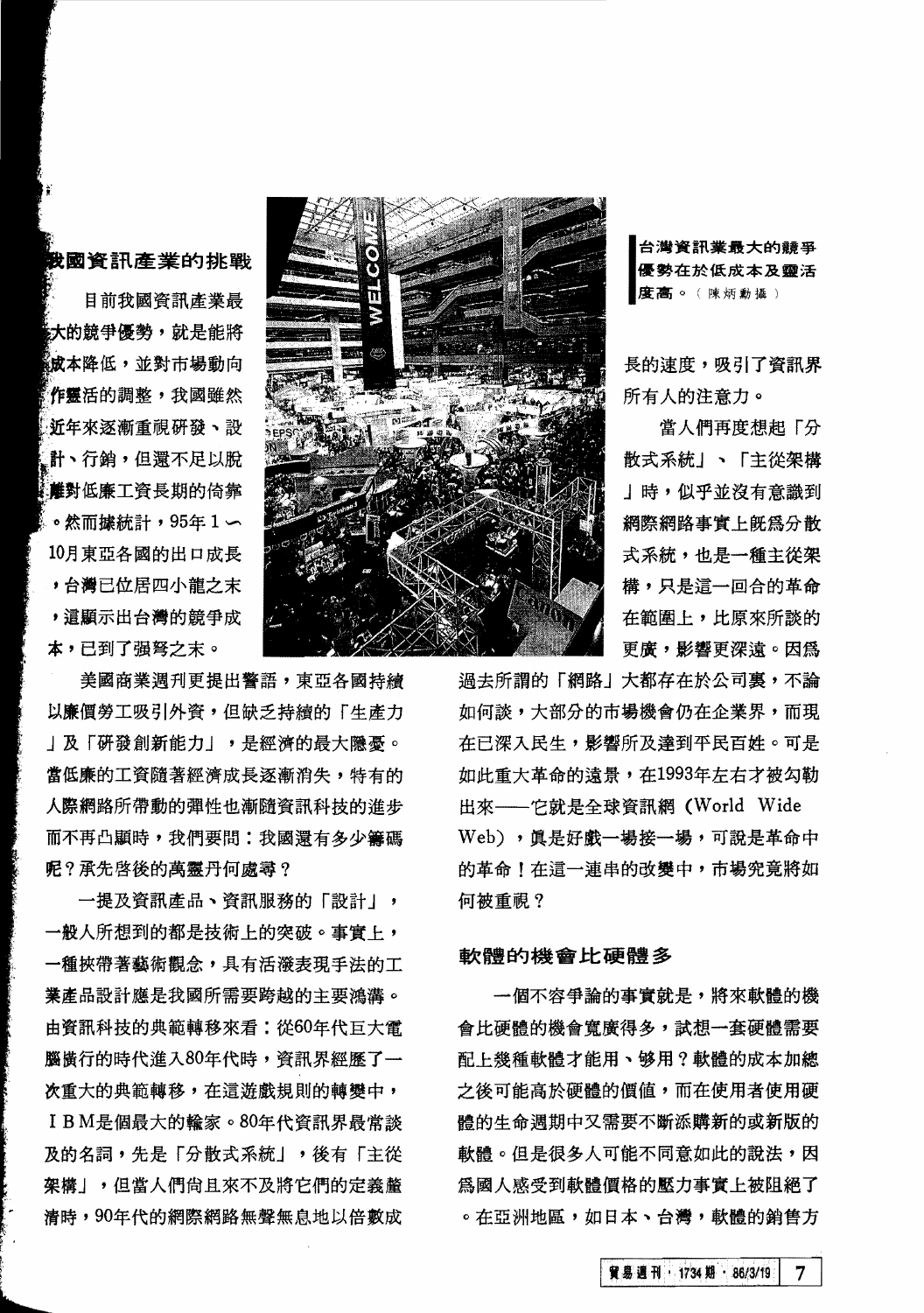式多半是伴隨硬體一起販售(Bundleware), 這種販售的方式會讓消費者在潛意識中忽略了 「使用者付費」的原則,認為軟體的取得是不 必付出代價的。尤有甚者,買或拷貝一片「大 補帖!,大部分的軟體需求便都解決了!

再談全球資訊網之所以成爲革命中的革命 , 完全是因為它敲開了人們渴求的「多媒體」 世界, 在「A picture worths a thousand words. | 的人類自然學習模式之下,不費一兵 一卒地將自己推銷得淋漓盡緻。當然這個革命 中的革命還不斷地壯大, 過去軟體的事業是論 件計價, 資訊服務是論次計價,但因著全球資 訊網的全面影響,「天涯若比鄰」使得「瓜哇 (Java) 族群」動起軟體論次計價的腦筋。目

前這個美景看起來還有些飄渺,可是僅在幾年 前網際網路的多媒體呈現不也是?

儘管長距離的多媒體應用還相當受頻寬的 限制,近幾年的發展已證實它是一片推不倒的 狂瀾,多媒體應用在任何層次的技術狀態之下 ,其成功的條件少不了藝術觀念、活潑的表現 手法。中國人有句諺語「富了三代才懂得穿」 , 就是說:就算是一件看似簡單的事, 也需要



賀易通刊 1734期 186/3/19

8

在用戶智財權觀念不健全下,國內軟體<mark>業者從</mark><br>事軟體創作的誘因也因而大減。(郭庭準<sup>攝)</sup>



多媒體產品的設計更是如此。<br>**<br>我國資訊產業的機會** 

教育是百年大業,國人做生意向來重視時 效性,談資訊產業的挑戰與機會,扯上教育實 在太不中聽,但是萬丈高樓平地起,不要永遠 回頭想當初應該如何如何做。誠然,我們可以 做一些具時效性的措施,但「時效」不等於「 重要!。在短期內我國有幾個方面必須積極從 事,以達到事半功倍的效果,進而開創機會: 1. 業者心態的改變; 2. 通路與服務網路的建立 ; 3. 使用者的再数育; 4. 善用政策工具。

以往我國業者的作法,是那裏有錢賺就一 窩蜂地往那裏鑽,而忽略了技術研發以及建立 白我品牌的重要性,研發與品牌比製造的利潤 要高,而行銷的利潤更是可觀。為避免歐美大 型經銷商佔領亞洲市場,我國資訊業者應當把 握文化、地利之便,率先舖設亞太地區的**經銷** 網路,以避免失去事業經營的先機。

對於網際網路系統與盛所造成的通路改變 , 也應當加以重視, 未來網路將逐漸取代傳統 的店面零售,並且拉近使用者與製造商間的距